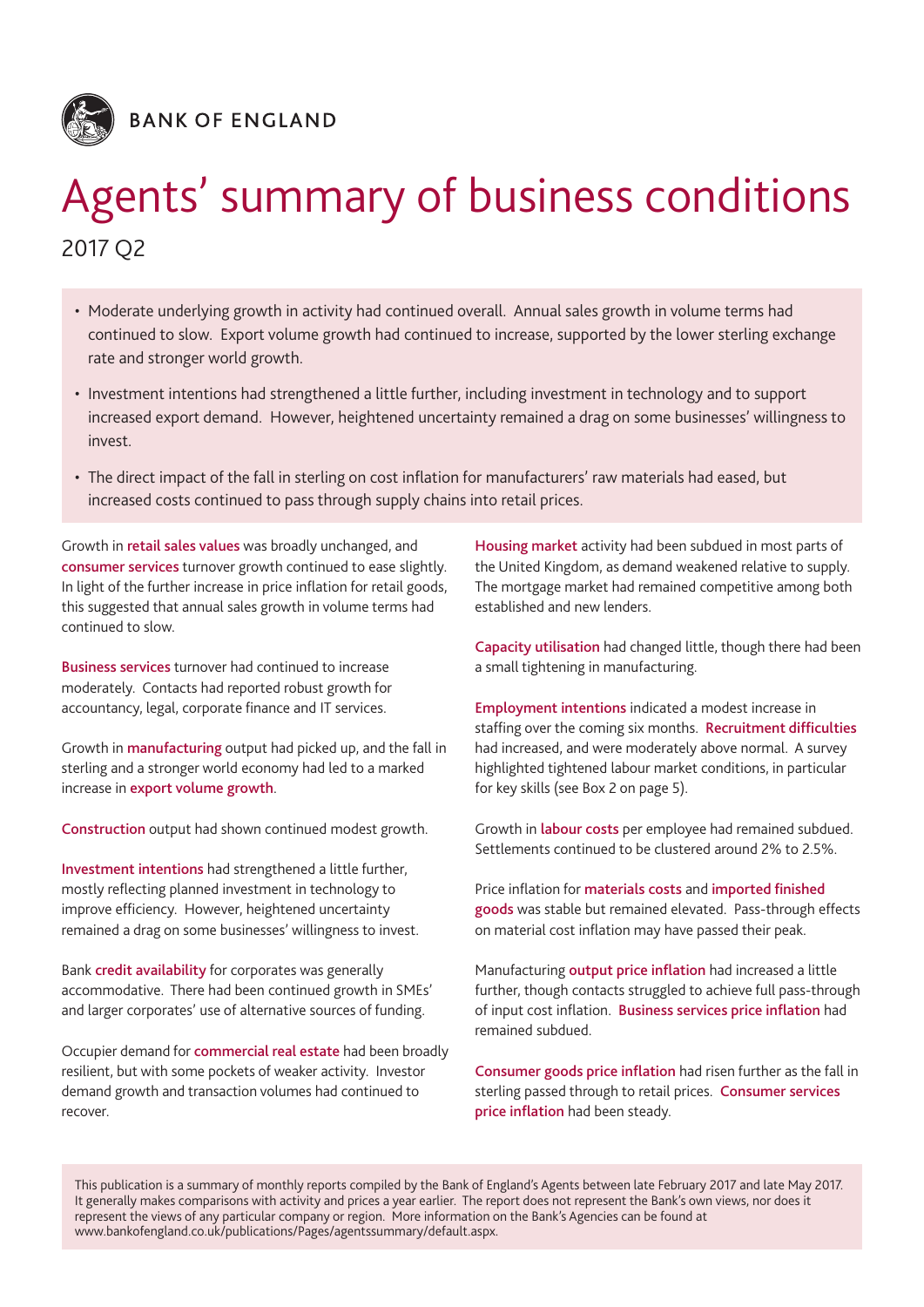#### Consumer services and retail sales

Growth in retail sales values was broadly unchanged (Chart 1). In light of the further increase in price inflation for retail goods, this suggested that annual sales growth in volume terms had continued to slow. Higher price inflation in areas such as food had also squeezed consumers' ability to fund discretionary big-ticket purchases such as homeware.

2

3

#### Chart 1 Retail sales values and consumer services turnover





Growth in consumer services spending had continued to ease slightly (Chart 1). This was largely attributed to 'belt-tightening' by consumers, with growth in spending on restaurants and leisure activities in particular slowing.

#### Business and financial services

Business services had continued to grow at a moderate pace (Chart 2), albeit activity had been patchy across sub-sectors. Generally strong transactional activity (including mergers and acquisitions) was driving growth for contacts in accountancy, legal and corporate finance. IT companies had reported robust demand for digital and cyber security services. Strong price competition had, however, continued to hold back turnover growth in some commoditised services (for example audit). And there were some indications of businesses reducing discretionary spending such as advertising and corporate hospitality. Services exports growth had continued at a steady pace, boosted by stronger underlying global demand and the fall in the exchange rate.

#### Production

There had been a further pickup in domestic manufacturing output growth (Chart 3). Growth was strongest for companies in the pharmaceutical, aerospace, automotive and construction-related sectors. A very modest recovery in output for those in the oil and gas supply chain was in train, on the back of a more stable outlook for the sector. Across different sectors a small number of contacts were benefiting from import substitution on the back of the depreciation in sterling.

#### Chart 2 Professional and financial services and other services turnover

Three months on the same period a year earlier



Chart 3 Manufacturing output — domestic and exports





Goods export volume growth had increased further (Chart 3), with a broader range of sectors (including automotive and pharmaceuticals) reporting increasing export volumes than in previous periods. This increase had been supported by the fall in the exchange rate and by strengthened demand in key international markets.

#### **Construction**

Construction output had shown continued modest growth. Housebuilding had again made the most significant contribution to growth, including from the private rental sector and social housing. Some contacts reported supply constraints to future growth, including planning requirements and shortage of materials and skilled labour. Commercial development was strongest for industrial, logistics and some prime city office space, and comparatively less strong in retail. In line with previous reports, larger infrastructure projects were expected to provide strong support in the medium term.

#### Investment

Investment intentions had strengthened a little further (Chart 4). Investment in technology to drive efficiencies was prevalent across most sectors. And a few manufacturing exporters were expanding capacity on the back of improving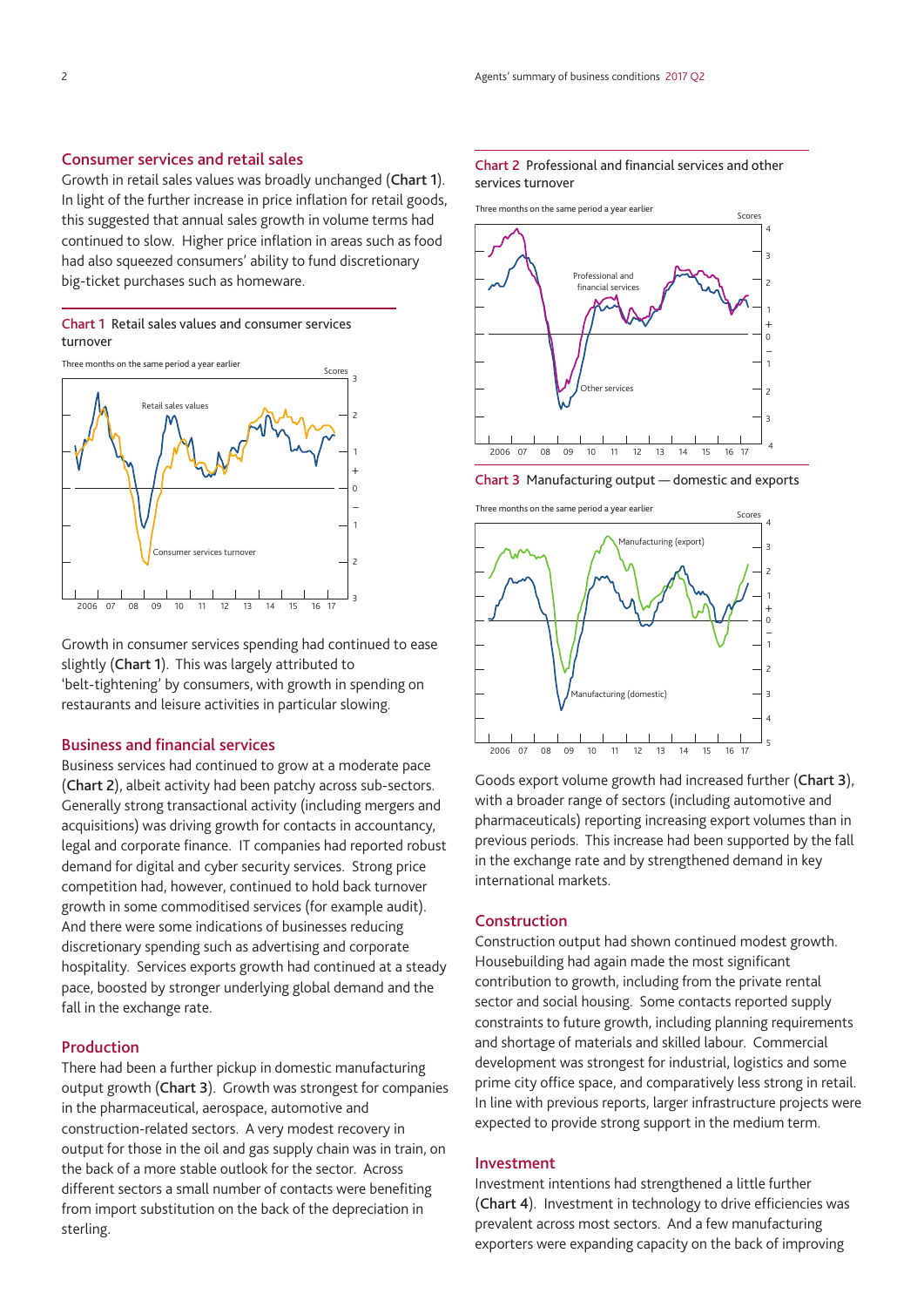# Box 1 Recent developments in UK car sales

One recent area of focus for the Agents has been developments in car sales; this box provides a brief overview of key developments.

New car sales have fluctuated in recent months: sales eased over 2016, then spiked higher in 2017 Q1 — the most commonly cited factor was consumers bringing forward purchases ahead of Vehicle Excise Duty tax changes. Sales have fallen subsequently. Looking through those short-run effects, contacts have revised down their previous projections for 2017, given reports that UK demand was weakening. Contacts reported a range of potential headwinds, including the slowdown in real pay growth, upward pressure on new car prices arising from sterling's depreciation and, for high-volume manufacturers, weaker second-hand car residual values, which had raised the costs of depreciation and so car finance. Demand for premium cars had remained relatively more buoyant than for higher-volume manufacturers.

In terms of pricing, the UK market for car sales was reported to be highly competitive, and so manufacturers had not sought to pass through the effect of sterling's depreciation fully into

demand. In services, there were several reports of business services companies investing in modernising offices, in part to aid recruitment and retention of staff. Spending had also remained robust within leisure industries. Conversely, some contacts remained cautious around investment, particularly firms heavily exposed to domestic consumer demand or trade with the European Union.





final car prices. Instead, producers had typically made a series of smaller increases, estimated to total around 4% to 5% over the past twelve months. Manufacturers' profitability on UK car sales had fallen, and further gradual price rises were expected over the next few years as they sought to rebuild margins. In contrast, profitability on global sales had increased alongside a stronger world economy.

Increases in the sterling cost of new cars and decreases in the expected future residual values of many used cars had put some upward pressure on monthly finance payments on Personal Contract Purchase (PCP) plans (where consumers pay a deposit and make monthly finance payments for a fixed period, and have the option to buy the car outright at the end of that period). Car companies had sought to offset this in a number of ways, including increasing the length of PCP contracts. In addition, there had been an increase in the availability of Personal Contract Hire plans (long-term rental agreements where the customer does not have the option to buy the car), which tend to have slightly lower monthly payments.

# Corporate financing conditions

Credit conditions had remained accommodative overall competition between lenders on price and covenants for large firms had been intense. However, some smaller companies reported greater difficulty in gaining access to banks' relationship managers in recent months. Over the past quarter, there had been some reports of banks increasing interest rates on loans to sectors they perceived to be more vulnerable, such as retail, construction and hospitality.

For non-bank finance, provision of asset finance, crowd-funding and peer-to-peer lending for SMEs had continued to increase, and larger corporates had been able to access long-term debt funding from pension funds and insurance companies. There had also been continuing growth in funding from venture capital, business angels, high-net-worth individuals and private equity investors. Some contacts expressed concern around the prospects for replacing European Investment Bank funding following the United Kingdom's departure from the European Union.

On the demand side, growth in credit demand had remained steady but muted, reflecting some firms' low appetite for gearing.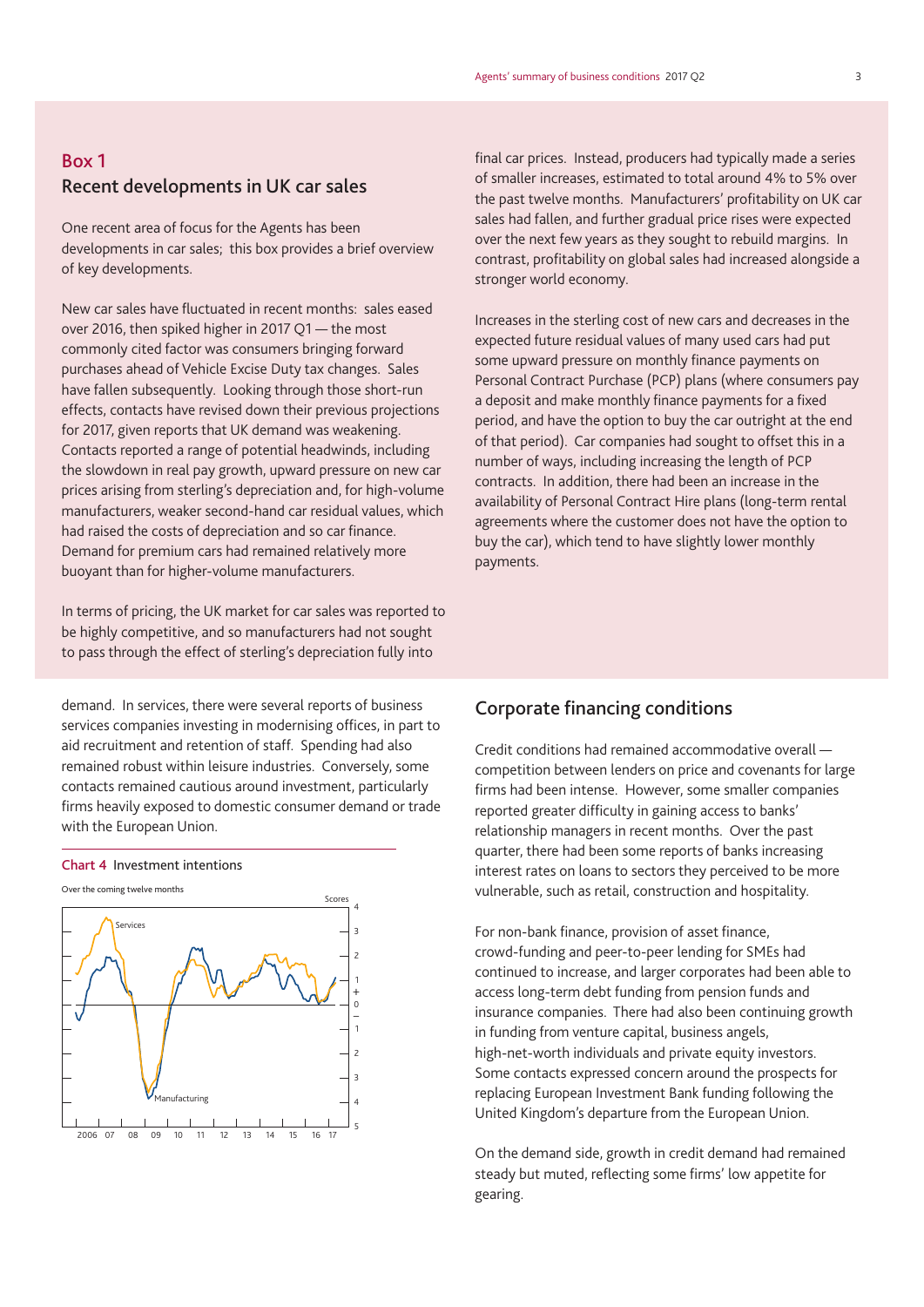## Property markets

#### Commercial real estate

Contacts reported a mixed picture on occupier demand for UK commercial property, with rental values increasing further for warehouses, but falling for some retail space. Investor demand growth and sales transaction volumes had continued to recover, partly reflecting increased appetite among foreign investors following the fall in the exchange rate. Conversely, some contacts reported that a lack of visibility around the United Kingdom's future trading arrangements was weighing on investor appetite in the short term. Investor demand was shifting away from London towards other major UK cities, reflecting a search for yield.

#### Housing market

Activity in the housing market had been subdued in most parts of the United Kingdom, in line with previous updates. Demand had weakened recently relative to supply, bringing the market closer to balance. House builders remained positive and continued to increase output, though some contacts indicated that they may reassess development plans if weakness in the wider market persisted. The prime London market remained depressed, and there were signs that weaker sentiment was spreading to surrounding areas.

The mortgage market remained competitive among both established and new lenders, with high overall availability and low lending rates. More products were available at higher loan-to-value ratios, but availability of lending remained constrained for borrowers with impaired credit histories. Mortgage lending for buy to let had remained subdued, partly reflecting recent taxation and policy changes. Pressure on margins was forcing many small lenders to focus more on niche segments of the market such as shared ownership, older borrowers and self-build. Arrears and repossessions remained very low.

# Capacity utilisation

Capacity utilisation had changed little. There had been a small tightening in manufacturing, with exporters, the automotive supply chain and producers of construction-related products continuing to report the most material constraints. Generally though, capacity was not constraining growth.

In services, the picture was mixed. Utilisation of fixed assets (such as office, warehousing and distribution space) was highest in business services, and some capacity shortages were reported. Some IT and professional services firms also reported skills shortages. Conversely, in consumer services, the growth in hotel and restaurant capacity was outpacing the growth in demand, and there also remained an excess of in-store retail space.

# Employment and pay

Employment intention scores (Chart 5) indicated a modest increase in headcount. Employment intentions among manufacturers had edged up further, reflecting strengthening output growth among exporters in particular — though firms were primarily pursuing productivity improvements and efficiency gains to meet expected demand growth, to a greater extent than expanding headcount. In consumer services, firms' hiring to support new premises was broadly offset by rationalisation to mitigate higher labour costs associated with the National Living Wage, in line with previous updates.

#### Chart 5 Employment intentions

Over the coming six months



A number of firms across sectors were taking on more apprentices and trainees to address current or future recruitment difficulties. In some cases this was encouraged by the Apprenticeship Levy.

Recruitment difficulties had picked up slightly since the start of the year as the labour market continued to tighten (see Box 2 on page 5). Skills shortages were most common in construction, IT, engineering, professional services and health care, and in a few cases this was constraining employment growth.

There was little evidence of greater numbers of existing EU migrants leaving the United Kingdom, however there were more reports of a reduction in inflows of new labour from continental Europe. Contacts believed that this reflected uncertainty about their status following the United Kingdom's departure from the European Union, and the negative impact of the lower exchange rate.

Growth in total labour costs had remained subdued across sectors, despite the tightening labour market. The majority of pay settlements remained clustered around 2% to 2.5%. Pay growth had edged up slightly in manufacturing, due to higher overtime payments and productivity bonuses in response to robust output growth, especially for exporters.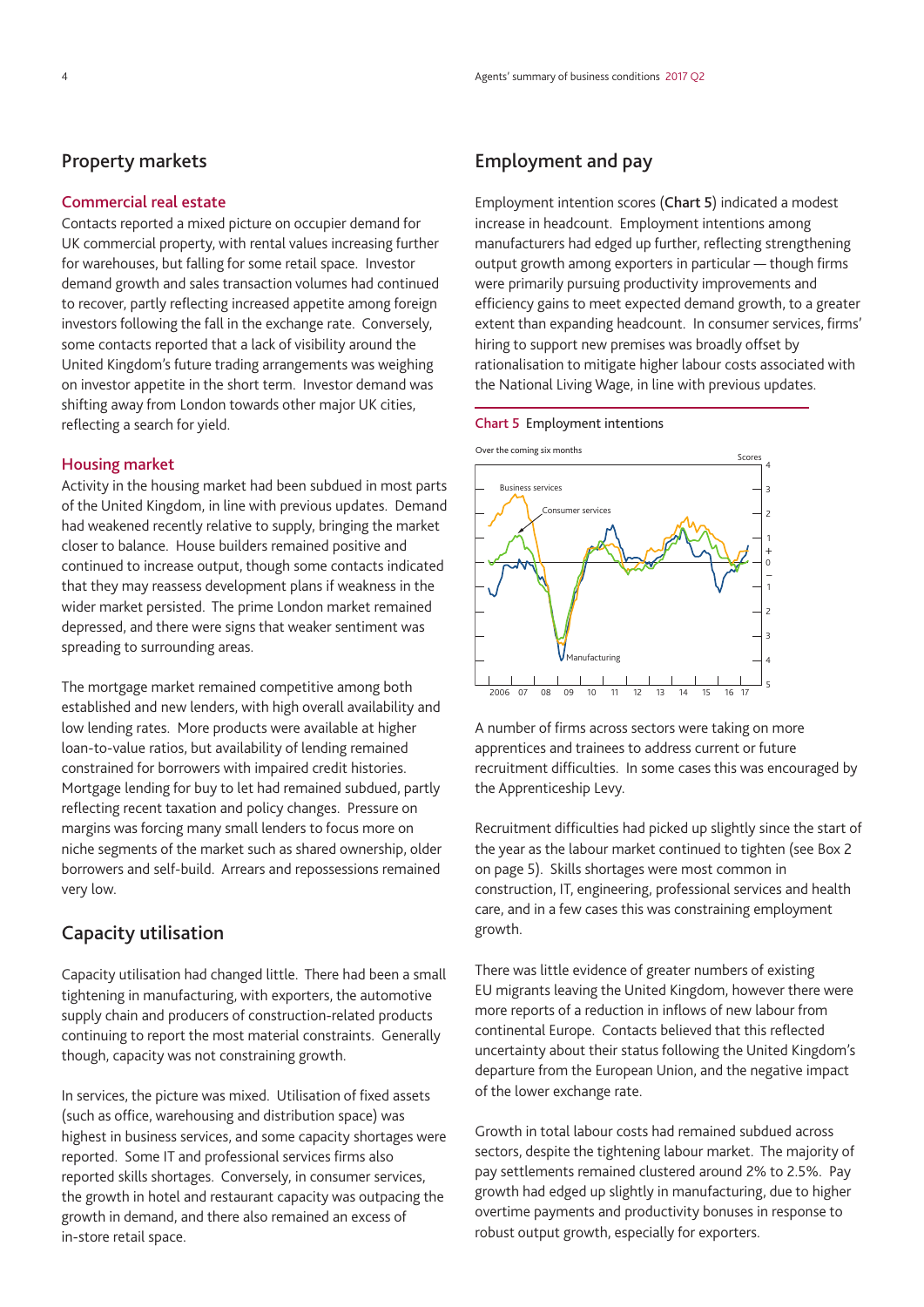# Box 2 Survey: Labour market tightness

During April and May, the Bank's Agents undertook a survey of business contacts to gauge whether labour markets were tightening, and to identify the tactical responses businesses were making to any staffing challenges. Over 400 companies responded to the survey.

Nearly 40% of businesses surveyed had seen employment rise over the past twelve months, while only 15% had reduced employment (Chart A). A smaller but still positive net balance of companies expected to increase staff numbers over the next twelve months. Across sectors, reports of growth in headcount were most common among construction and business services contacts and least common among consumer services firms.





(a) Results are weighted by employment within respondents' sector and by sectoral shares of national employment.

Survey responses indicate increasing recruitment and retention difficulties — most acutely for key skills, but with increased challenges for all positions (Chart B).

58% of respondents said they made significant use of non-UK EU national employees. For those firms, responses showed that availability of these employees had tightened on balance over the past twelve months. However, it did not appear to have done so sufficiently to change these respondents' views of overall labour market tightness: responses to questions on overall labour market tightness were similar whether respondents made significant use of non-UK EU nationals or not.

Chart B Change in recruitment and retention difficulties over the past twelve months



Respondents were also asked whether they had made changes as a result of any recruitment/retention challenges they faced. A small majority had made changes; of those, the most common response was to increase the pay offered to new recruits or to key existing personnel (Chart C). Such responses were common across all sectors, and were most frequently cited in construction. By contrast, broad-based increases in pay were rarely applied as a response to labour market tightness.

#### Chart C Changes made as a result of recruitment/ retention challenges — by those making any changes